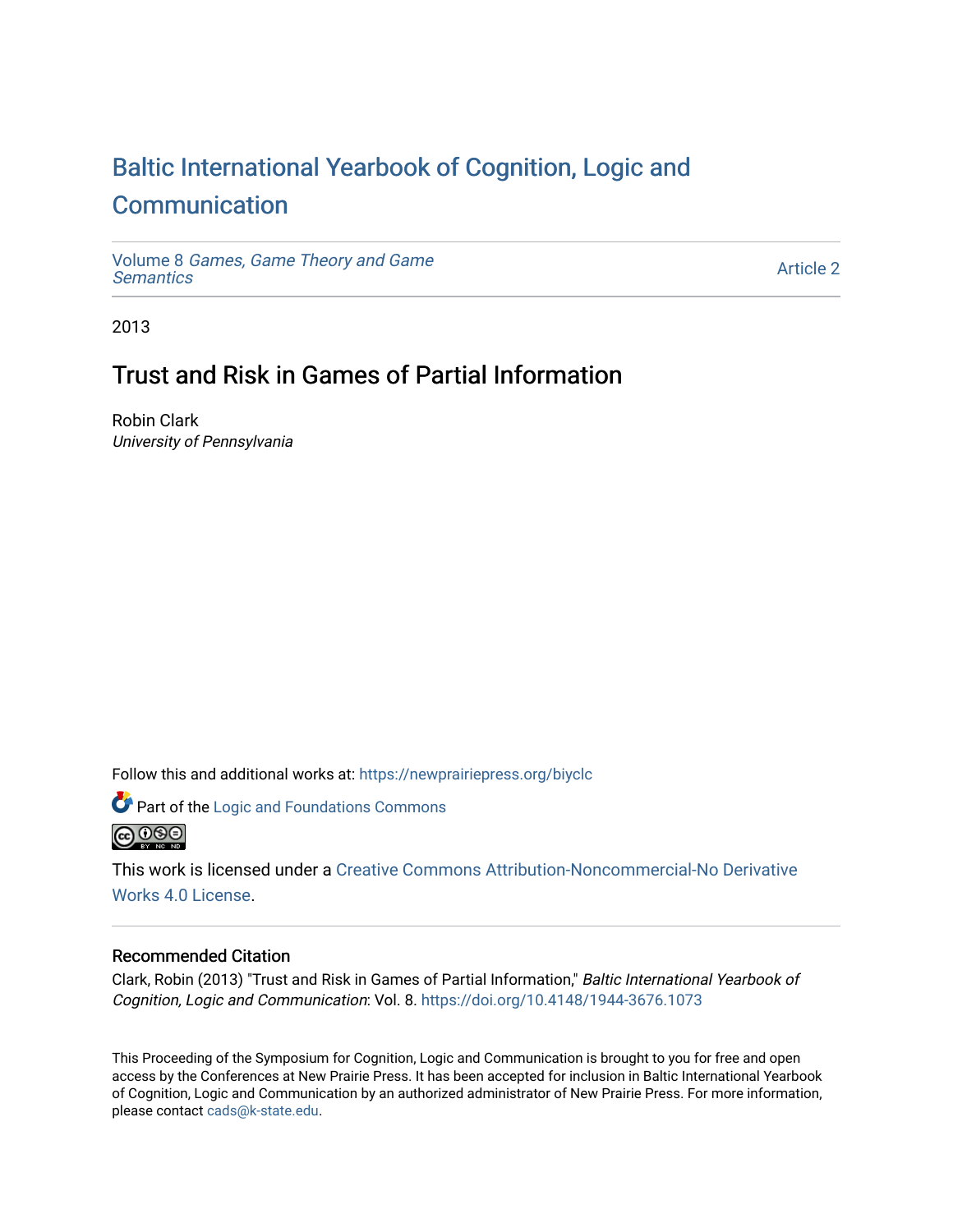### <span id="page-1-0"></span>The Baltic International Yearbook ofCognition, Logic and Communication

November 2013

pages 1[-20](#page-10-0)

 *Games, Game Theory and Game Semantics*DOI: 10.4148/biyclc.v8i0.1073

> ROBIN <sup>C</sup>LARK University of Pennsylvania

## <span id="page-1-1"></span>TRUST AND <sup>R</sup>ISK IN <sup>G</sup>AMES OF PARTIAL <sup>I</sup>NFORMATION

ABSTRACT: Games of partial information have been used to explicate Gricean implicature; their solution concep<sup>t</sup> has been murky, however. In this paper, <sup>I</sup> will develop <sup>a</sup> simple solution concep<sup>t</sup> that can be used to solve games of partial information, depending on the <sup>p</sup>layers' mutual trust and tolerance for risk. In addition, <sup>I</sup> will develop an approach to non-conventional quantity implicatures that relies on "face" [\(Goffman](#page-10-1) [1967](#page-10-1); Brown andLevinson [1987\)](#page-10-2).

#### **1. INTRODUCTION**

In this paper, I'd like to address the solution concep<sup>t</sup> for games of partial information [\(Parikh](#page-10-3) [2001](#page-10-3), [2010](#page-10-4); [Clark](#page-10-5) [2012](#page-10-5)). In <sup>a</sup> game of partial information, the speaker sends <sup>a</sup> signal that, potentially, <sup>p</sup>laces the hearer in an information set. Information can flow, in this case, if the speaker and hearer can successfully coordinate on the intended meaning of the utterance. <sup>I</sup> will spell out an approach to the solution concep<sup>t</sup> that takes into account the <sup>p</sup>layers' potential aversion to risk by computing <sup>a</sup> measure of trust between them. That is, the speaker will usethe ambiguous signal if she trusts the hearer to coordinate with her;

otherwise, the speaker will take more care to unambiguously signal her intentions.

In addition, <sup>I</sup> will sketch an approach to non-conventionalized quantity implicatures that relies, in part, on <sup>a</sup> notion of *face*. Here, "face" is intended as <sup>a</sup> social construct—how an individual presents himself in public settings and how he wishes to be perceived by others as <sup>a</sup> social agent—a construct that is maintained by both the speaker and the hearer (see [Goffman](#page-10-1) [\(1967](#page-10-1)); Brown and [Levinson](#page-10-2) [\(1987](#page-10-2))). We will, therefore, presen<sup>t</sup> <sup>a</sup> strategic setting for quantity implicatures that relies on mutual trust between the speaker and the hearer.

#### **2. GAMES OF PARTIAL INFORMATION**

In this section, <sup>I</sup> will lay out <sup>a</sup> particular solution concep<sup>t</sup> for games of partial information. We will first review Aumann's (1990) analysis of signaling in "stag hunt" games in section [2.1.](#page-1-0) In section [2.2](#page-3-0) <sup>I</sup> will construct <sup>a</sup> simple model of <sup>a</sup> quantity implicature and show how to find <sup>a</sup> solution to the game. The solution is interesting in that it allows us to consider how risk-avoidance and payoff dominance can interact; in particular, the more mutual information we have with another <sup>p</sup>layer, the more likely we are to use risky speech to signal meaning [\(Sally](#page-10-6)[2003](#page-10-6)).

#### *2.1. Trust and signaling*

Aumann [\(1990\)](#page-10-7) proposes <sup>a</sup> signaling game of particular interest to natural language pragmatics; it is <sup>a</sup> variant of <sup>a</sup> "stag hunt" game. In <sup>a</sup> stag hunt game, there is <sup>a</sup> conflict between cooperation—which <sup>y</sup>ields <sup>a</sup> relatively high payoff for both participants—and safety, wherein <sup>a</sup> <sup>p</sup>layerreceives a guaranteed, low-risk payoff.<sup>[1](#page-9-0)</sup> The strategic normal form of Aumann's version of the game is shown in Figure [1.](#page-2-0)

Before turning to Aumann's scenario, it is worth saying <sup>a</sup> few things about the structure of the game. Both <sup>p</sup>layers—row and column—have two actions available to them; I've labeled the actions <sup>A</sup> and <sup>B</sup> in the interest of presenting the game in as neutral <sup>a</sup> way as possible, but youcan also think of them as "cooperate" and "defect" respectively.

If both row and column <sup>p</sup>lay <sup>A</sup> then both <sup>p</sup>lays ge<sup>t</sup> <sup>a</sup> payoff of 9; ifboth <sup>p</sup>lay <sup>B</sup> then they both ge<sup>t</sup> <sup>a</sup> payoff of 7. If one <sup>p</sup>layer <sup>p</sup>lays <sup>A</sup> and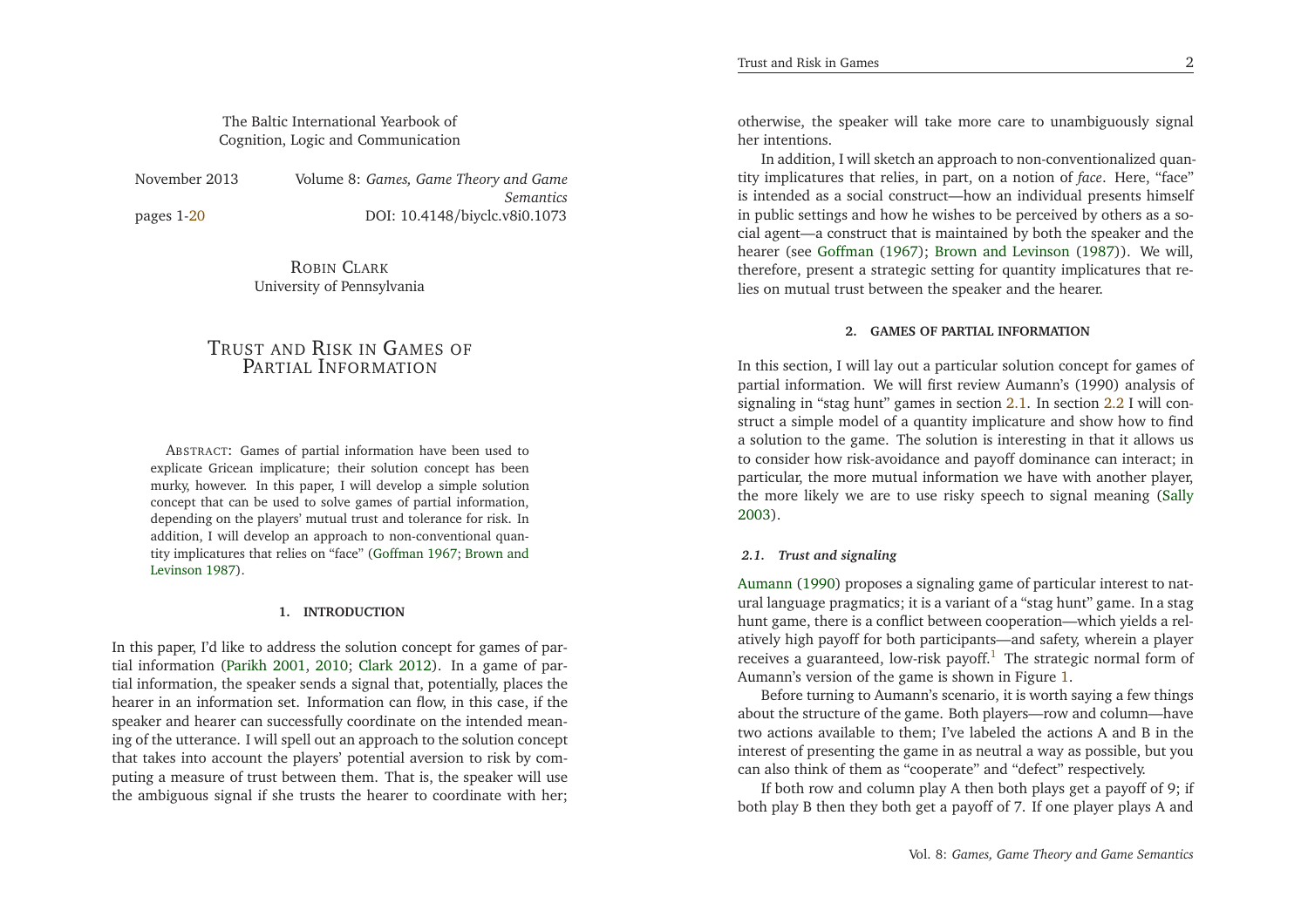<span id="page-2-2"></span>

Figure 1: Aumann's Assurance Game

the other <sup>p</sup>lays B, then the one who <sup>p</sup>layed <sup>B</sup> gets <sup>a</sup> payoff of <sup>8</sup> and theone who <sup>p</sup>layed <sup>A</sup> gets the worst payoff, 0.

We can observe that in situations where one <sup>p</sup>layer <sup>p</sup>lays <sup>A</sup> and the other <sup>p</sup>layer <sup>p</sup>lays B, the B-player has every reason to defect and become an A-player: Her payoff had she <sup>p</sup>layed <sup>B</sup> in this circumstance would have been <sup>7</sup> instead of 0; since she prefers the higher payoff, she should have <sup>p</sup>layed B. Clearly, then, neither the <sup>p</sup>lay 〈A,B〉 nor the play 〈B,A〉 can be an equilibrium, where <sup>a</sup> <sup>p</sup>lay is <sup>a</sup> (Nash) equilibriumwhen no <sup>p</sup>layer can do better by unilaterally changing her choice.

Notice that there are two "pure strategy" Nash equilibria.<sup>[2](#page-9-1)</sup> First, there is the <sup>p</sup>lay 〈A,A〉; by jointly <sup>p</sup>laying A, each <sup>p</sup>layer gets <sup>a</sup> payoff of 9. Unilateral defection to <sup>B</sup> by one of the <sup>p</sup>layers would net him <sup>a</sup> payoff of 8, which is strictly worse than 9. Second, there is the <sup>p</sup>lay 〈B,B〉 which <sup>y</sup>ields <sup>a</sup> payoff of <sup>7</sup> to each <sup>p</sup>layer. If <sup>a</sup> <sup>p</sup>layer unilaterally defects from <sup>p</sup>laying B, he will ge<sup>t</sup> <sup>a</sup> payoff of 0, which is clearly worsethan 7.

The two equilibria have some interesting properties. The equilibrium  $\langle A, A \rangle$  gives a higher payoff to both players than any other equilibrium, so it is <sup>a</sup> *payoff dominant* (or *Pareto dominant*) equilib-rium.<sup>[3](#page-9-2)</sup> While the other equilibrium,  $\langle B,B \rangle$  has a payoff that is strictly worse than the other, it has <sup>a</sup> special property that the payoff dominant equilibrium lacks: it has less risk associated with it. <sup>A</sup> <sup>p</sup>layer who <sup>p</sup>lays <sup>B</sup> is guaranteed <sup>a</sup> payoff of at least 7, and possibly 8, depending on his opponent's choice. <sup>B</sup> is thus the *risk dominant* e[q](#page-10-8)uilibrium (Harsanyi and Selten [1988](#page-10-8)); this equilibrium has the largest basin of attraction, as we will see below. Notice that if <sup>I</sup> <sup>p</sup>lay <sup>A</sup> in this game, <sup>I</sup> accep<sup>t</sup> the possibility that my opponen<sup>t</sup> will <sup>p</sup>lay <sup>B</sup> in which case <sup>I</sup> ge<sup>t</sup> nothing andmy opponen<sup>t</sup> gets <sup>a</sup> payoff of 8. Thus, by <sup>p</sup>laying <sup>A</sup> I'm gambling that

<span id="page-2-0"></span>my opponen<sup>t</sup> will also <sup>p</sup>lay <sup>A</sup> and <sup>I</sup> risk getting no payoff at all. Hence, the game in Figure [1](#page-2-0) is an assurance game in the sense that I should <sup>p</sup>ick an action just in case I'm sure that you're going to <sup>p</sup>ick the sameaction.

Now we can turn to Aumann's problem. Suppose that the row<sup>p</sup>layer makes the following announcement to the column <sup>p</sup>layer:

(1) <sup>I</sup> <sup>p</sup>lan on <sup>p</sup>laying A.

Should the column <sup>p</sup>layer believe her and <sup>p</sup>lay <sup>A</sup> as well?

 It seems that the answer should be "yes" since, if the row <sup>p</sup>layer is truthful then the column <sup>p</sup>layer will ge<sup>t</sup> <sup>a</sup> higher payoff, which <sup>a</sup> rational agen<sup>t</sup> should prefer. <sup>A</sup> rational agent, though, might not be willing to risk <sup>a</sup> sure thing; Aumann points out that the column <sup>p</sup>layermight reason as follows:

(2) Row <sup>p</sup>layer has said she intends to <sup>p</sup>lay A, but she really meansto <sup>p</sup>lay B; she told me she would <sup>p</sup>lay <sup>A</sup> on the chance that <sup>I</sup> might believe her and <sup>p</sup>lay A, <sup>g</sup>iving her <sup>a</sup> payoff of <sup>8</sup> instead of7.

In other words, the row <sup>p</sup>layer's statement is *cheap talk* [\(Aumann](#page-10-7) [1990](#page-10-7)); in the absence of some external constraint that would force the row <sup>p</sup>layer to live up to her statement, the column <sup>p</sup>layer is well-advised tobe skeptical of what she says.

<span id="page-2-1"></span>The situation that the column <sup>p</sup>layer finds himself in is <sup>a</sup> familiar one. Someone claims that <sup>I</sup> can ge<sup>t</sup> <sup>a</sup> fabulous return if <sup>I</sup> invest my money with him; should <sup>I</sup> believe him? I'm more inclined to trust if <sup>I</sup> have some reason to suppose his word is good. In foreign relations, should adversaries take each other's word?

 We can ge<sup>t</sup> <sup>a</sup> better sense of the factors involved if we consider the relationship between probabilities and payoffs—the expected utility for the two pure strategies in the game. The column <sup>p</sup>layer's expected utility for <sup>p</sup>laying <sup>A</sup> is the probability, *<sup>p</sup>*, that the row <sup>p</sup>layer <sup>p</sup>lays <sup>A</sup> times the payoff to column for 〈A,A〉 <sup>p</sup>lus the probability that row <sup>p</sup>layer <sup>p</sup>lays B— that is, <sup>1</sup>−*<sup>p</sup>*, since <sup>B</sup> is the only other choice—timesthe payoff to column for  $\langle A,B \rangle$ . That is:

(3) Column Player's expected utility for <sup>p</sup>laying A: $9p + [0 \times (1-p)] = 9p$ 

4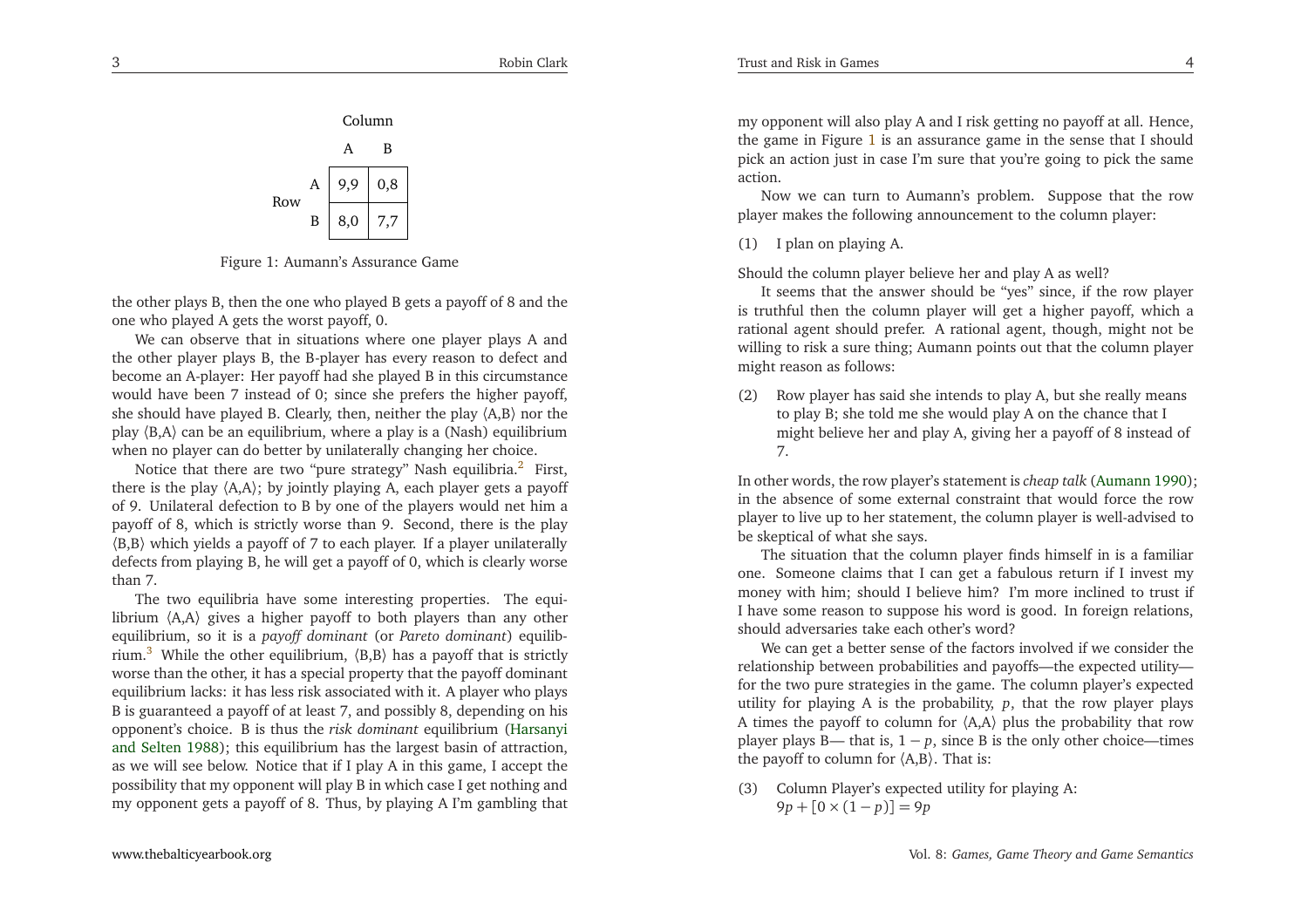<span id="page-3-2"></span>The column <sup>p</sup>layer's expected utility for <sup>p</sup>laying <sup>B</sup> is likewise:

(4) Column Player's expected utility for <sup>p</sup>laying B: $8p + [7 \times (1-p)] = 7 + p$ 

I've shown graphed the expected utilities in Figure [2](#page-3-1). The x-axis is the probability that row <sup>p</sup>lays A. The y-axis is the resulting payoff to thecolumn <sup>p</sup>layer.

The two expected utility lines cross when the expected utility of<sup>p</sup>laying <sup>A</sup> is equal to the expected utility of <sup>p</sup>laying B:

<span id="page-3-4"></span>(5)  $9p = 7 + p$  $p = \frac{7}{8} = 0.875$ 

This is the mixed Nash equilibrium of the game, but we can interpret it as the *indifference point* of the game, the point at which column <sup>p</sup>layer becomes indifferent between <sup>p</sup>laying <sup>A</sup> and <sup>p</sup>laying B.[4](#page-9-3)

We can now convert the expected utility curves in Figure [2](#page-3-1) into <sup>a</sup> decision rule for the column <sup>p</sup>layer. Interpreting *<sup>p</sup>* as the column <sup>p</sup>layer's subjective probability that the row <sup>p</sup>layer will <sup>p</sup>lay A, then thencolumn player should also play A if  $p > \frac{7}{8}$ . If his expectation is that row player will play A with  $p < \frac{7}{8}$ , then he should play B. At the indifference point, he is indifferent between <sup>A</sup> and B, so he should just <sup>p</sup>ick one at random. In other words, the column <sup>p</sup>layer can simply follow the upper envelope of the expected utilities in Figure [2](#page-3-1) and <sup>p</sup>lay the corresponding choice.

This bit of arithmetic can help us understand Aumann's point; the column <sup>p</sup>layer should be quite sure of row <sup>p</sup>layer's real intentions before <sup>p</sup>laying A. If he is less sure, then he is best advised to reduce his risk and <sup>p</sup>lay B. Behaviorally, we might expec<sup>t</sup> cautious <sup>p</sup>layers to avoid <sup>p</sup>laying A—once they are aware of the risk—until they are virtually certain of the other <sup>p</sup>layer's intentions.

<span id="page-3-1"></span><span id="page-3-0"></span>

Figure 2: The expected utilities for the pure strategiesin Aumann's game

#### <span id="page-3-3"></span>*2.2. <sup>A</sup> Language Game: Quantity Implicature*

In this section we'll turn to an application of the reasoning illustrated in section [2.1](#page-1-0) to <sup>a</sup> concrete example, <sup>a</sup> conversational implicature. <sup>I</sup> will use a quantity implicature<sup>[5](#page-9-4)</sup> as an example, developing a game tree, <sup>a</sup> set of payoffs and <sup>a</sup> solution to the game. <sup>I</sup> have selected <sup>a</sup> quantity implicature for its interest and to illustrate the use of face considerations in shaping the interpretation of indirectness; while <sup>I</sup> would not claim that this is <sup>a</sup> general solution to quantity implicatures, it does illustrate the principles involved.

Let's suppose that <sup>I</sup> announced to you that <sup>I</sup> intend to bicycle from Philadelphia to Los Angeles and set off on my bike, with you waving farewell; that is, it is mutual knowledge between us that <sup>I</sup> intend to cycle to Los Angeles and <sup>I</sup> have started on my voyage. After someweeks, you ge<sup>t</sup> <sup>a</sup> <sup>p</sup>hone call from me and <sup>I</sup> say:

(6) <sup>I</sup> made it to Albuquerque.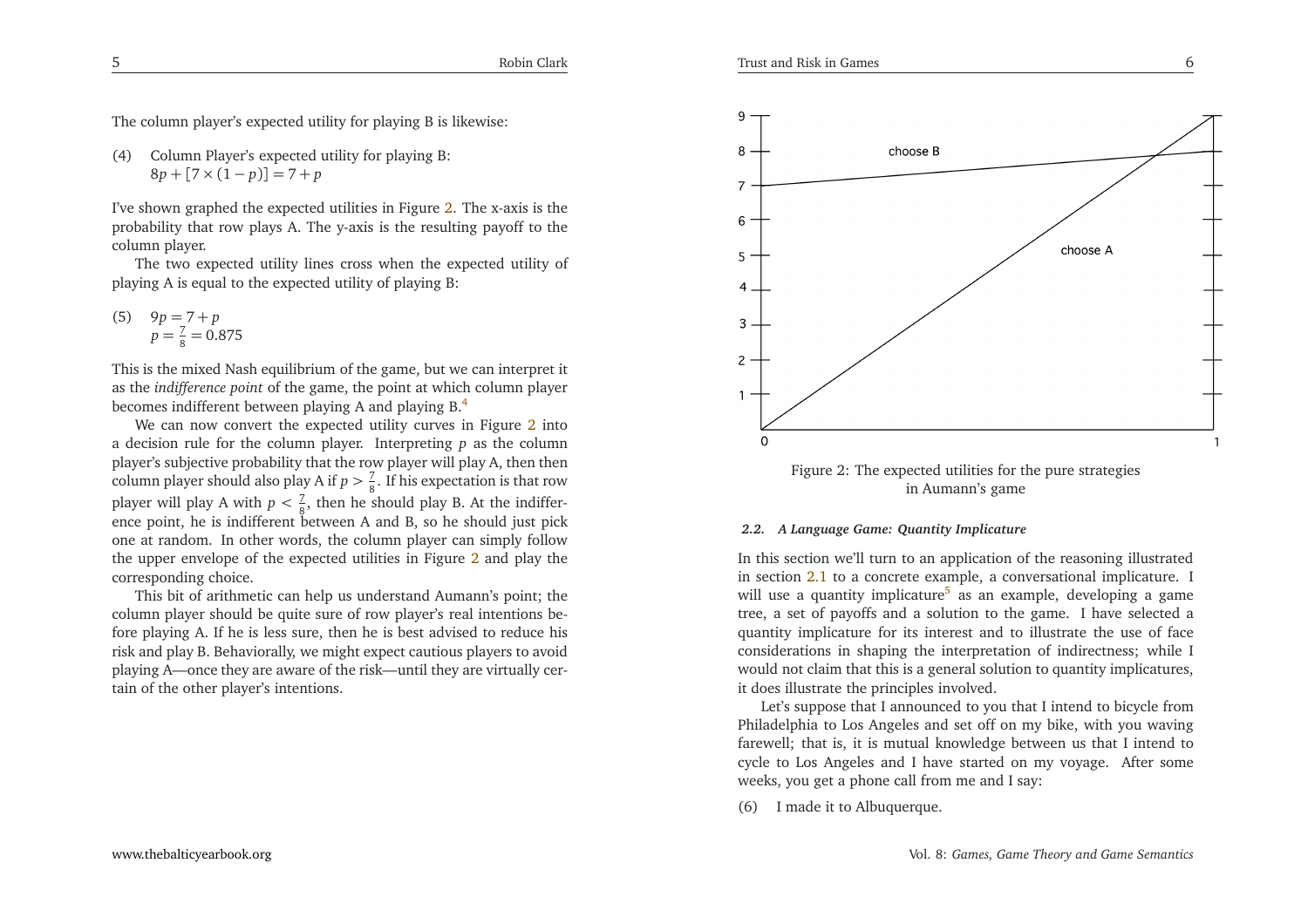<span id="page-4-1"></span><span id="page-4-0"></span>Given the circumstances, the utterance in [\(6\)](#page-3-2) implicates that I've gone no farther than Albuquerque and that <sup>I</sup> am unlikely to make it any closer to my goal. In establishing my endpoint to be Los Angeles, and my origin to be Philadelphia, <sup>I</sup> have established <sup>a</sup> kind of geographical "Horn scale" (see [Horn](#page-10-9) [\(2001\)](#page-10-9)). Cities can then be established as points along that scale; in fact, Albuquerque is 70% of the way fromPhiladelphia to Los Angeles.

We will take the view that the availability of the implicature in  $(6)$  involves <sup>a</sup> strategic reasoning on the par<sup>t</sup> of both the speaker and the hearer, and that this reasoning is grounded in the context. In particular, the speaker and the hearer are, in the ideal case, aware of the choices available to both. Taking <sup>a</sup> strategic stance on these choices allows both the speaker and the hearer to develop an account of what is signaledby uttering [\(6\)](#page-3-2).

 My intention to travel across country establishes <sup>a</sup> scale, starting in Philadelphia and terminating in Los Angeles. Given that <sup>I</sup> intend to tell the truth (the maxim of Quality) and that <sup>I</sup> have no interest in either witholding information or saying more than is required (the maxim of Quantity), you and I should both be aware that by uttering  $(6)$  in this context <sup>I</sup> am potentially signaling:

(7) <sup>I</sup> made it to Albuquerque, and no farther.

Example [\(7\)](#page-4-0) explicitly reinforces the implicature of [\(6\)](#page-3-2).

In principle, I could utter  $(6)$  with no intention of signaling anything about where <sup>I</sup> am on the implicit scale established by my itinerary. For example, [\(6\)](#page-3-2) is consistent with my arriving in Los Angeles and letting you know that <sup>I</sup> had at least achieved my ambition of finally seeing Albuquerque; in this case, by uttering [\(6\)](#page-3-2), <sup>I</sup> mean only [\(6\)](#page-3-2). Given this, <sup>I</sup> might cancel the implicature by uttering, for example, something like:

(8) <sup>I</sup> made it to Albuquerque and I'm on my way to Los Angeles.

Notice that there are <sup>a</sup> number of ways that <sup>I</sup> could cancel the im<sup>p</sup>licature that <sup>I</sup> go<sup>t</sup> to Albuquerque and no farther, depending on the facts of the matter. <sup>I</sup> will use [\(8\)](#page-4-1) as <sup>a</sup> stand-in for the various ways ofaccomplishing this.

From the speaker's perspective, there are <sup>a</sup> number of choices, theoutcome of which will signal, more or less faithfully, his intent; <sup>g</sup>iven

<span id="page-4-2"></span>

Figure 3: Game tree for <sup>a</sup> quantity implicature

that he intends to signal <sup>a</sup> particular meaning, is there some expression that is most likely to transmit that meaning to the hearer efficiently? From the other perspective, the hearer can work out the speaker's intentions if she compares his choice with the other potential choices he could have made <sup>g</sup>iven the circumstances; <sup>g</sup>iven what the speaker has said, the puzzle for the hearer is to work out his intended meaning. The speaker and the hearer are engaged in <sup>a</sup> joint activity in the sense of [Clark](#page-10-10) [\(1996](#page-10-10)). We can represen<sup>t</sup> this joint activity in the game tree shown in Figure [3;](#page-4-2) both the speaker and hearer are aware of the choices available to both.

The game tree in Figure [3](#page-4-2) can be read as follows: An initial move by nature <sup>p</sup>laces the speaker in one of two information states, <sup>S</sup>*<sup>1</sup>* or  $S_2$ , according to some probability distribution. In information state  $S_1$ , the speaker intends to signal that he made it to <sup>a</sup> particular point in his traversal of the United States and no farther than that point. I've shown this meaning as "LC+I" in the game tree; that is, "Literal Content" <sup>p</sup>lus"Implied meaning." This shorthand certainly holds for "I made it to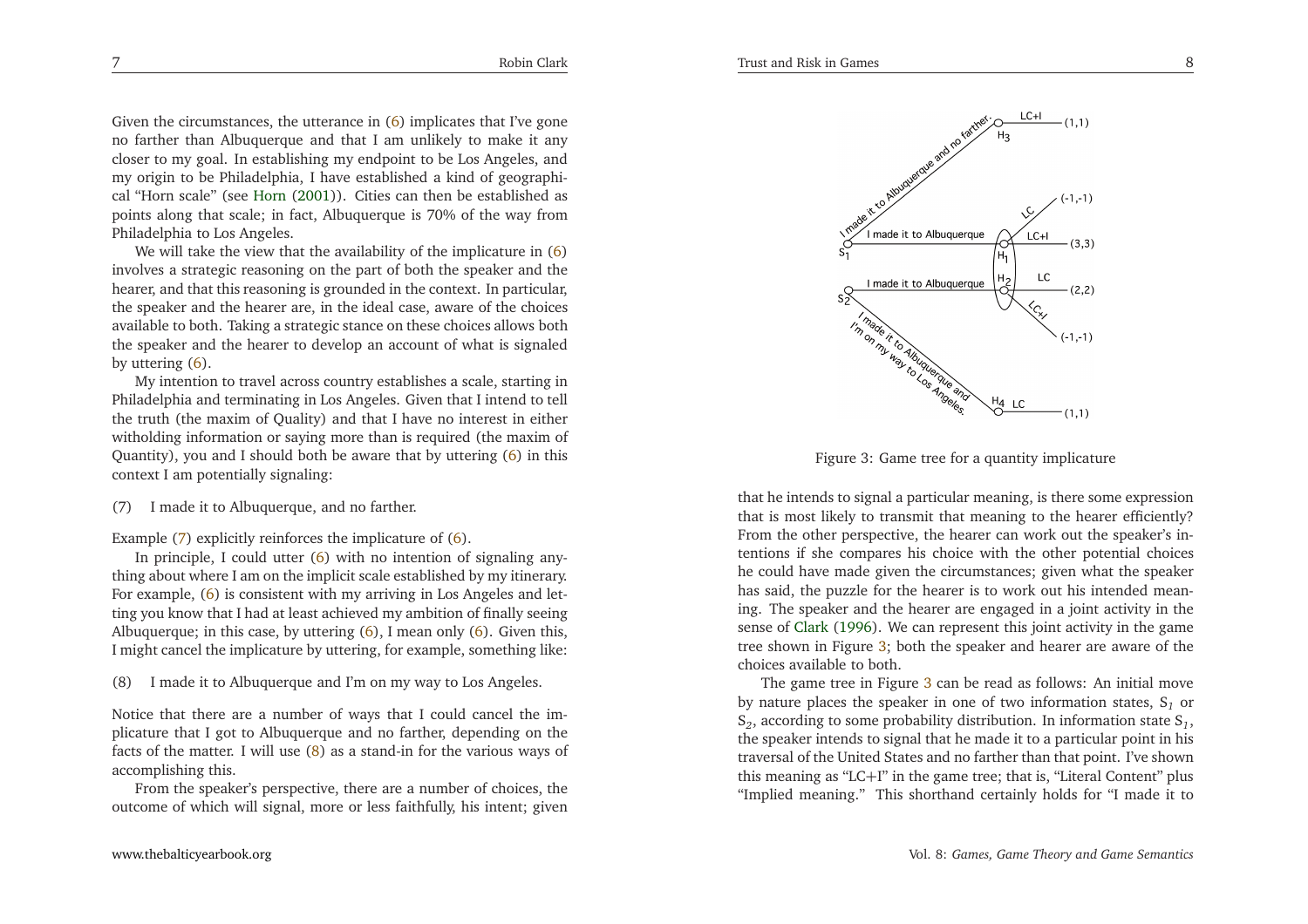Albuquerque" uttered with the intention of implying that Albuquerque is as far as he got. The notation is <sup>a</sup> bit of an abuse in the case of "I made it to Albuquerque and no farther" since the implied content ismade explicit. <sup>I</sup> have retained the notation for simplicity.

In state <sup>S</sup>*<sup>2</sup>*, the speaker intends simply to signal that at some point he was in Albuquerque and imply nothing else about the journey; attaching the implied content in this case would be <sup>a</sup> miscommunication. I've noted this intended meaning as "LC."

<span id="page-5-2"></span> By uttering "I made it to Albuquerque" the speaker has not fully disambiguated his intention. This <sup>p</sup>laces the hearer in the information set {H*1*, <sup>H</sup>*<sup>2</sup>*}. In order to solve the game, the hearer will need to work out <sup>a</sup> <sup>p</sup>lan of action in this case; should she <sup>p</sup>ick "LC<sup>+</sup>I" or "LC"? In other words, should she draw the implicature or simply infer the literal content of the utterance?

<span id="page-5-0"></span> The speaker could clarify things for the hearer, if he so desired. He could, from state <sup>S</sup>*<sup>1</sup>*, be explicit and say "I made it to Albuquerque and no farther." This utterance is longer, but it reinforces the implicature by making it explicit, allowing the hearer to see his intentions with less uncertainty. Equally, from <sup>S</sup>*<sup>2</sup>*, he could say "I made it to Albuquerque and I'm on my way to Los Angeles." This cancels the quantity implicature explicitly, again helping the hearer see the intended meaning.

The leaves of the game tree in Figure [3](#page-4-2) show the payoffs to the speaker and the hearer; the payoffs are <sup>a</sup> way of arithmetizing their preferences; we assume that both parties are interested in finding <sup>a</sup> solution to the game that maximizes their preferences, <sup>g</sup>iven what the choices made by the other <sup>p</sup>layer. In this analysis, both the speaker and the hearer have preferences that coincide exactly, though this need notbe the case.

For presen<sup>t</sup> purposes, I'll suppose that the <sup>p</sup>layers' preferences arecaptured by the following principles:<sup>[6](#page-10-11)</sup>

- **Communicative success**: Did the speaker and hearer coordinate on the intended meaning? Choices that fail to so coordinate are<sup>g</sup>iven <sup>a</sup> mandatory zero.
- **Brevity**: All else being equal, speakers and hearers both prefer the shortest form for signaling the intended meaning.
- **Face**: Speakers and hearers attempt to maintain the face of oth-

ers and, to the extent possible, maintain or increase their ownface.

<span id="page-5-1"></span>The principles of communicative success and brevity should be obvious. If the speaker and hearer fail to coordinate on the speaker's intended meaning, then communication has failed and some repair mustbe made.<sup>[7](#page-10-12)</sup> Communication success says that if the speaker and hearer fail to coordinate around the speaker's intended meaning, then the payoff to both is zero. The principle of brevity simply says that, all else being equal, speakers will choose the shortest form that expresses their intentions; it follows that choice of <sup>a</sup> more complex form will signalsomething.

The principle of face requires more discussion. Face involves the social presentation of self (see [Goffman](#page-10-13) [\(1959](#page-10-13)) and [Goffman](#page-10-1) [\(1967\)](#page-10-1), among others). Face involves the adoption of <sup>a</sup> "stance" or "pose" onthe par<sup>t</sup> of <sup>a</sup> participant in <sup>a</sup> social interaction:

The term *face* may be defined as the positive social value <sup>a</sup> person effectively claims for himself by the line he has taken during <sup>a</sup> particular contact. Face is an image of self delineated in terms of approved social attributes—albeit an image that others may share, as when <sup>a</sup> person makes <sup>a</sup> good showing for his profession or religion by making <sup>a</sup>good showing for himself. [Goffman](#page-10-1) [\(1967](#page-10-1))

The actual reputation of an agen<sup>t</sup> has been much studied in recent work on game theory (see the textbook by Mailath and [Samuelson](#page-10-14) [\(2006](#page-10-14)) for extensive discussion of reputation). We can understand face, in contrast to reputation, as revealed by repeated game <sup>p</sup>lay. Reputations involve actual history, while face is <sup>a</sup> stance <sup>a</sup> person adopts as though they had <sup>a</sup> particular reputation; thus, face and actual reputation might be at odds with one another.

It is <sup>a</sup> <sup>g</sup>iven in social interaction that people are endowed with both "positive" and "negative" face. [8](#page-10-15) Positive face endows the individual with the imprimatur of being <sup>a</sup> person of good standing in the presen<sup>t</sup> social circle, it adopts the pose that her ends are ends approved by thecommunity, that her wants are viewed positively, and so on.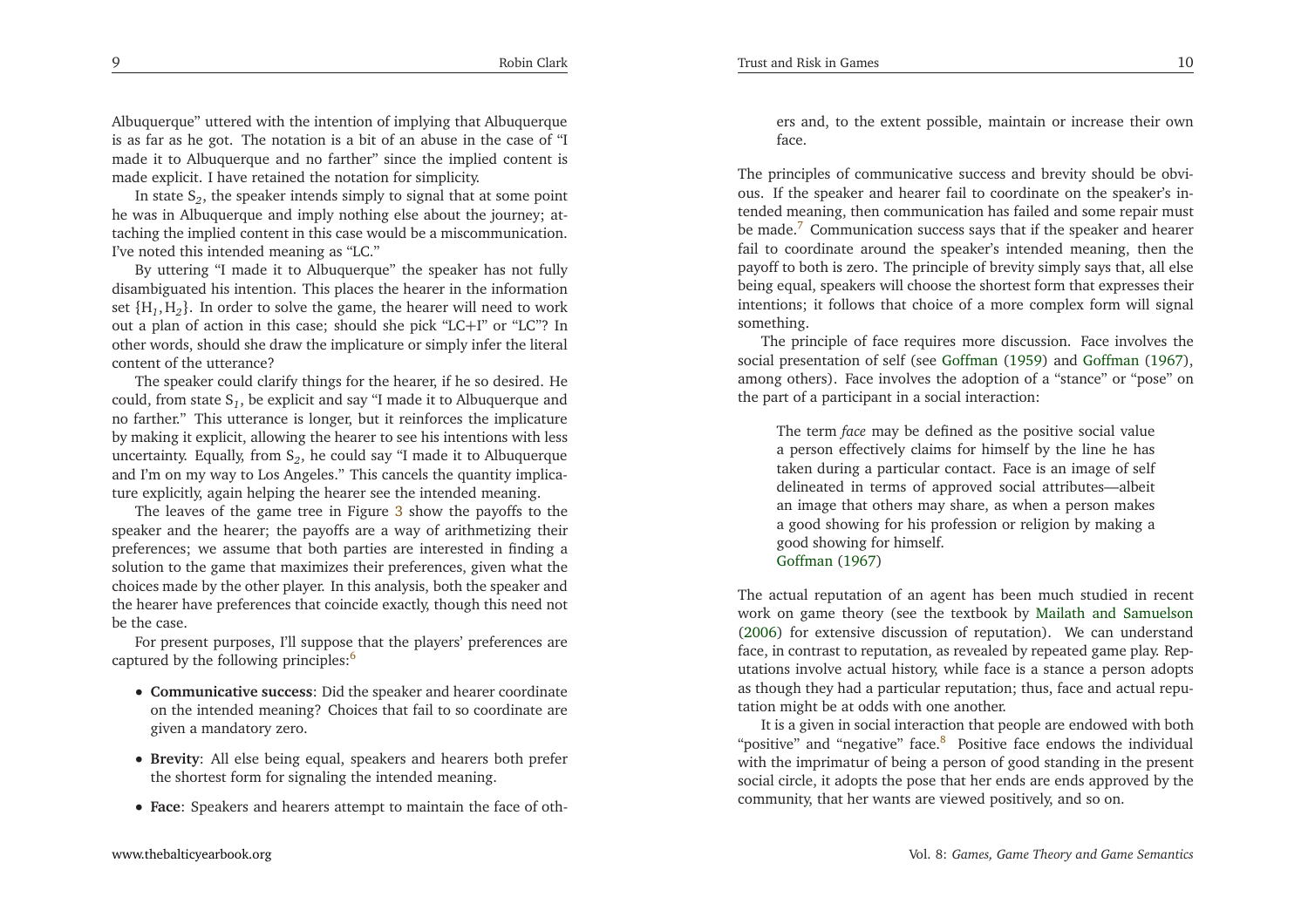Negative face involves freedom of action and non-interference; the individual is free to choose and initiate actions without external constraints. <sup>A</sup> person with sufficient negative face is not impelled to act against his will; thus, asking or commanding someone to do something is an immediate threat to their ne[g](#page-10-2)ative face (Brown and Levinson [1987](#page-10-2)).

As Brown and [Levinson](#page-10-2) [\(1987](#page-10-2)) argue, speakers and hearers respec<sup>t</sup> the positive and negative face of others—seeing someone "lose face" is mortifying for most people, excep<sup>t</sup> when framed as comedy. The avoidance of face threatening acts is <sup>a</sup> cornerstone of politeness theory. Our interest in the presen<sup>t</sup> paper is not so much how speakers avoid threatening other individuals' face but on how speakers use indirection to maintain their own face. In particular, they are interested in maintaining their own positive and negative face—positioning themselves as social beings who are generally successful, viewed positively by their peers and who should be allowed agency to follow their ownagenda.

 Turning to the problem at hand, let us apply reasoning about face to the case we have been considering, <sup>a</sup> quantity implicature. Recall that my stated intention at the start of my journey was to bike fromPhiladelphia to Los Angeles. My utterance:

(9) <sup>I</sup> made it to Albuquerque.

invites the conclusion that <sup>I</sup> didn't make it to Los Angeles, the implicature being <sup>a</sup> tacit admission of failure. Now, <sup>I</sup> could have formulatedmy failure more explicitly:

- (10) <sup>I</sup> didn't make it to Los Angeles.
- (11) <sup>I</sup> only made it to Albuquerque (not Los Angeles).

These two examples involve an overt admission of failure, while [\(9\)](#page-6-0) avoids the explicit admission of failure. As such, it allows me to maintain my positive face while still communicating my defeat, assuming that my interlocutor <sup>p</sup>icks up my intended meaning, of course. Thus, the interpretation of [\(9\)](#page-6-0) that includes both the literal content and the implied content should ge<sup>t</sup> an extra bit of utility for preserving my positive face.

[www.thebalticyearbook.org](http://www.thebalticyearbook.org/)

<span id="page-6-0"></span>Returning to the game in Figure [3,](#page-4-2) we can now work out the payoffs associated with each outcome. The advantage of game theory is that it allows us to combine these factors—face, communicative success and brevity, in the current case—in <sup>a</sup> principled way and make <sup>a</sup> clear prediction about the optimal behavior of speakers and hearers. First, notice that the case where the speaker utters "I made it to Albuquerque" intending the implicature, but the hearer simply draws the literal content of the utterance, is <sup>a</sup> miscommunication and both <sup>p</sup>layers receive no payoff. Equally, the case where the speaker does not intend the implicature, but the hearer draws it anyway, is also <sup>a</sup>miscommunication with <sup>a</sup> zero payoff.

Suppose that the speaker utters [\(9\)](#page-6-0) with the intention of signaling the implicature and the hearer, in fact, takes the uptake and draws the literal content <sup>p</sup>lus the implicature, LC+I. In this case, the speaker and the hearer successfully communicate (1 point), the message was brief (1 point), and it served the face interests of both the speaker, maintaining his positive face against possible damage by an admission of failure, and the hearer who was spared witnessing the speaker's loss of positive face (so <sup>1</sup> point for each). We assume, although little hinges on the assumption right now, that both the speaker and the hearer regard this interpretation as <sup>a</sup> focal point in the set of available interpretations (again, for <sup>1</sup> point each). This <sup>y</sup>ields <sup>a</sup> payoff of <sup>4</sup> forboth the speaker and the hearer.

We can contrast this case with the one where the speaker utters [\(9\)](#page-6-0) with no intention of signaling <sup>a</sup> quantity implicature and, indeed, the hearer draws only the literal content, LC. In this case, the speaker and the hearer communicated successfully (for <sup>1</sup> point) and the shortest form was used to signal the intended meaning (again, for <sup>1</sup> point). The utterance did not do any significant face work and, <sup>g</sup>iven our assumption in the previous paragraph, is not regarded as focal by either the speaker or the hearer. So this outcome garners both the speakerand the hearer <sup>2</sup> points each.

Now consider the case where the speaker intends to signal that he has made it only as far as Albuquerque and has, in fact, failed to make it to Los Angeles and does so by explicitly reinforcing the implicature;the speaker does this by saying, for example:

(12) <sup>I</sup> made it to Albuquerque and no farther.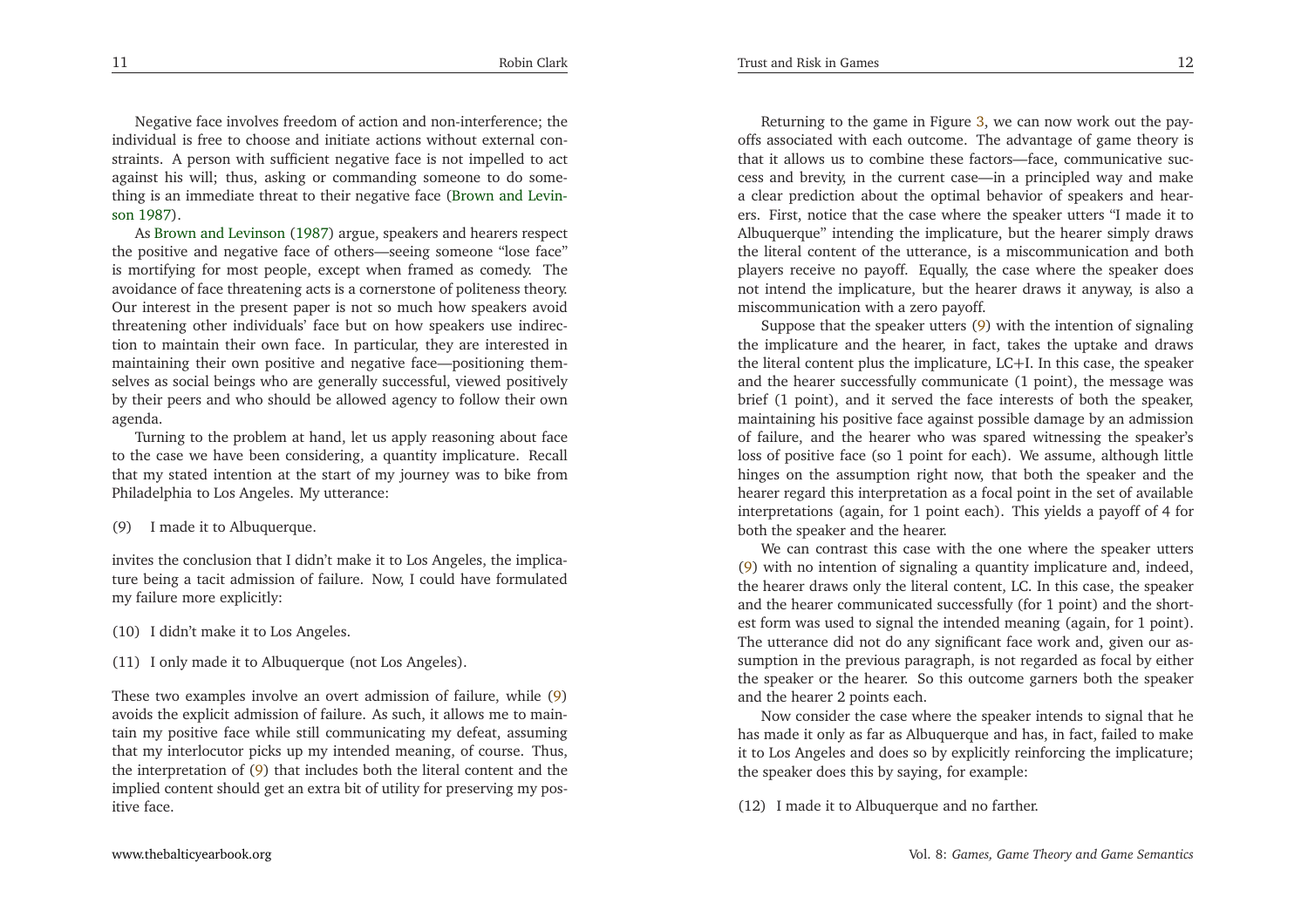In this case, the hearer has no doubt about how to interpret the speaker'sutterance. Thus, the speaker and hearer successfully communicate (1 point) although the utterance was not particularly brief, it does not maintain the speaker's face and is only trivially focal. We accord the speaker and the hearer one point each. Equally, the speaker could ex<sup>p</sup>licitly cancel the quantity implicature:

#### <span id="page-7-0"></span>(13) <sup>I</sup> made it to Albuquerque and I'm on my way to Los Angeles.

Once again, the speaker and hearer successfully coordinate around the speaker's intended meaning (for <sup>1</sup> point), but the utterance is not particularly brief and is orthogonal to both the speaker and the hearer's face interests. Finally, the focality of the interpretation is trivial <sup>g</sup>iven that it is the only available interpretation. This reading once againgarners only one point for the speaker and one for the hearer.

We can now relate this language game to Aumann's assurance game, discussed in Section [2.1.](#page-1-0) First, recall that Aumann's game had two sorts of equilibrium states in it: <sup>A</sup> payoff dominant state in which both <sup>p</sup>layers <sup>p</sup>layed <sup>A</sup> and <sup>a</sup> risk dominant equilibrium where both <sup>p</sup>layers <sup>p</sup>lay B. <sup>A</sup> <sup>p</sup>layer choosing to <sup>p</sup>lay <sup>A</sup> can ge<sup>t</sup> the highest possible payoff—if the other <sup>p</sup>layer also <sup>p</sup>lays A—but risks getting nothing if the other <sup>p</sup>layer <sup>p</sup>lays B. <sup>A</sup> <sup>p</sup>layer <sup>p</sup>laying <sup>B</sup> will ge<sup>t</sup> less, but also risks less; this <sup>p</sup>layer is guaranteed <sup>a</sup> payoff of at least 7, no matter what the other <sup>p</sup>layer does.

Games of partial information, like that in Figure [3,](#page-4-2) were originallysolved by associating the root nodes—S<sub>1</sub> and S<sub>2</sub>, in this case—with probabilities [\(Parikh](#page-10-3) [2001](#page-10-3), [2010](#page-10-4); [Clark](#page-10-5) [2012](#page-10-5)). Thus, <sup>S</sup>*<sup>1</sup>*, the state where the speaker intends the literal content <sup>p</sup>lus the implicature mightbe associated with <sup>a</sup> probability*<sup>p</sup>*, while <sup>S</sup>*<sup>2</sup>*, the state where the speaker intends only the literal content, would be associated with probability 1 <sup>−</sup>*<sup>p</sup>*. The outcome payoffs would be multiplied by the probability associated with the node that dominates them to <sup>y</sup>ield the expectedutilities of each action. [9](#page-10-16)

The puzzle for the <sup>p</sup>layers is how to maximize their payoffs <sup>g</sup>iven their uncertainty about what their opponen<sup>t</sup> would do. <sup>A</sup> sensible answer to this was to compute the indifference point—the point at which the expected utilities of the pure strategies were equal. At this point, the <sup>p</sup>layers become indifferent as to which strategy to choose. This point could be used to construct <sup>a</sup> decision rule that took each <sup>p</sup>layer'sconfidence about the other <sup>p</sup>layer's potential actions into account.

We can apply this method to the language game in Figure [3.](#page-4-2) The most puzzling feature of this game is what the hearer should do in the information set {H*1*, <sup>H</sup>*<sup>2</sup>*}, induced by the speaker's utterance of "I made it to Albuquerque." Should the hearer choose "LC<sup>+</sup>I" (picking up the implicature) or just choose to associate the literal content "LC" instead? Notice that using "I made it to Albuquerque" <sup>y</sup>ields the highest potential payoffs for the speaker and the hearer, but it also carries the highest potential risk.

In order to decide what to do at this point, the hearer should reason as follows: There are two pure strategies—pick "LC<sup>+</sup>I" and <sup>p</sup>ick "LC"— suppose that there is <sup>a</sup> probability*p* that the speaker intends me toinfer "LC+I" and, hence, a probability  $(1-p)$  that the speaker merely intends the literal content, "LC." My expected utility for <sup>p</sup>laying thepure strategy "LC<sup>+</sup>I" is:

$$
3p + [-1 \times (1 - p)] = 4p - 1
$$

and my expected utility for <sup>p</sup>laying the pure strategy "LC" is

$$
2(1-p) + (-1 \times p) = 1 - 3p
$$

The indifference point is <sup>g</sup>iven by setting the expected utilities of thetwo strategies equal:

4*p*− <sup>1</sup> <sup>=</sup> <sup>1</sup> <sup>−</sup> <sup>3</sup>*<sup>p</sup>*

which is  $p=\frac{2}{7}$ .

 Translating this into action, the hearer should <sup>p</sup>ick "LC<sup>+</sup>I" if herconfidence that the speaker intends "LC+I" is greater than  $\frac{2}{7}$ , that is, if  $p > \frac{2}{7}$ ; if her confidence in the speaker's intentions is less than that, if  $p < \frac{2}{7}$ , then she should pick the literal content only. If she is completely uncertain, if  $p = \frac{2}{7}$ , then she can do no better than to randomize her guess.

Let us now consider this result from the point of view of the speaker, who must make <sup>a</sup> judgment about the hearer's possible actions. He might suppose that the probability that the hearer will choose "LC+I"when he utters *I* made it to Albuquerque is greater than  $\frac{2}{7}$ ; if he indeed intends "LC<sup>+</sup>I" then that is his best option. Equally, if he estimates the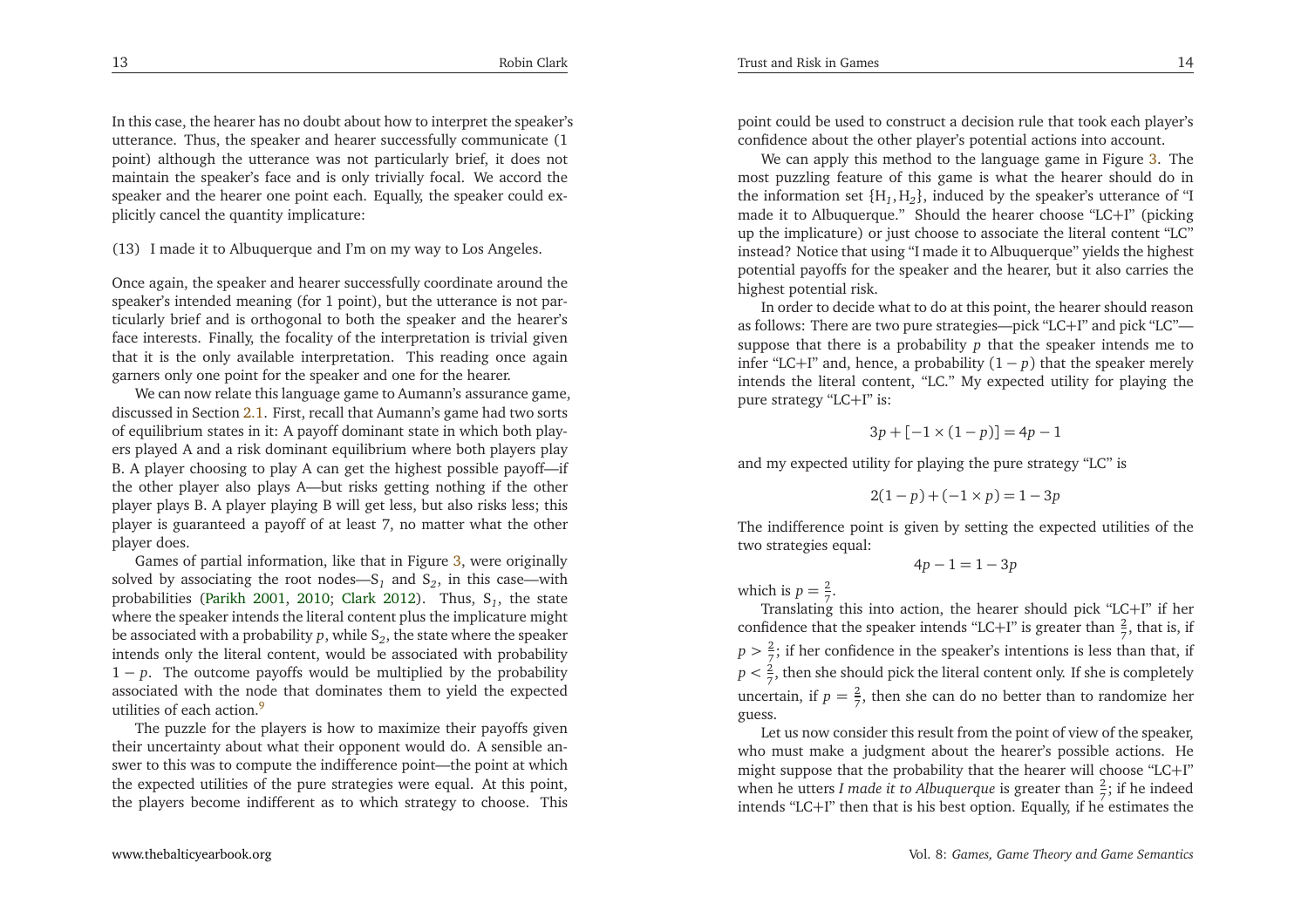

<span id="page-8-1"></span>

Figure 4: Expected utilities for pure strategies in <sup>a</sup> language game

hearer's likelihood of choosing "LC+I" is less than  $\frac{2}{7}$  and he intends this meaning, then he is better off choosing the paraphrase *<sup>I</sup> made it to Albuquerque and no farther* in order to ge<sup>t</sup> his meaning across. That is, depending on his assessment of the hearer's likely behavior the speaker can tune his behavior, using the briefest form possible to signal his intended meaning, if he thinks that the hearer will catch hismeaning, switching to <sup>a</sup> more explicit formulation otherwise.

We can now relate this game to payoff dominance and risk-aversion. Suppose that the Speaker is completely uncertain about what the Hearer will do; that is, he supposes that the Hearer estimates the Speaker'sprobability of using "I made it to Albuquerque" to signal LC+I as  $\frac{2}{7}$ In this case, the Hearer is indifferent as to whether to choose "LC+I" or "LC" and there is <sup>a</sup> significant chance that the Speaker will be misunderstood. In this case, when  $p = \frac{2}{7}$ , the players might become riskaverse, considering the payoff dominant strategy to be too risky.

Suppose, now, that Speaker and Hearer both judge the probability of using "I made it to Albuquerque" with the intent of signaling <sup>a</sup>

quantity implicature to be greater than  $\frac{2}{7}$ ; the payoff dominant strategy profile in this case is:

<span id="page-8-0"></span>Trust and Risk in Games

(14) ((Speaker: "I made it to Albuquerque.", Hearer: LC+I), (Speaker: "I made it to Albuquerque and I'm on my way to LosAngeles.", Hearer: LC))

In this case, the speaker is sufficiently confident that the hearer will ge<sup>t</sup> the quantity implicature that he can signal it by using the shortest available expression, "I made it to Albuquerque." This sense of the expression blocks the purely literal interpretation, LC, and forces theSpeaker to encode this meaning by explicitly canceling the implicature.

Given the confidence of both <sup>p</sup>layers in their estimate of the other's behavior, there is no reason for them not to select the payoff dominantprofile in [\(14\)](#page-8-0). Thus, when the players estimate that  $p > \frac{2}{3}$ , the opti-<br>real strategy is the name of dominant strategy that angeles  $\frac{47}{10}$  C i.<sup>177</sup> ce  $\frac{61}{10}$ mal strategy is the payoff dominant strategy that encodes " $LC+I$ " as "I made it to Albuquerque." This is wholly analogous to the treatment ofAumann's Assurance Game discussed in section [2.1](#page-1-0).

We make another prediction: what if the <sup>p</sup>layers judge the probability that the Speaker will intend the quantity implicature to be lessthan forty percent? If  $p < \frac{2}{7}$ , then a different payoff dominant strategy emerges, shown in [\(15\)](#page-8-1):

(15) ((Speaker: "I made it to Albuquerque.", Hearer: LC), (Speaker: "I made it to Albuquerque and no farther.", Hearer: $LC+I$ )

That is, the interpretation of "I made it to Albuquerque" is the literal one and the Speaker must use explicit reinforcement of the quantityimplicature to ge<sup>t</sup> his point across.

#### **3. DISCUSSION**

The treatment of conversational implicature outlined here relies on mutual knowledge, expressed in terms of the speaker and hearer's assessment of the likelihood of potential behaviors. This captures the intuition, discussed in [Sally](#page-10-6) [\(2003](#page-10-6)), that speakers op<sup>t</sup> to use indirect speech when they are confident that their interlocutors will ge<sup>t</sup> the uptake. Although indirection is opportunistic and usually involves payoff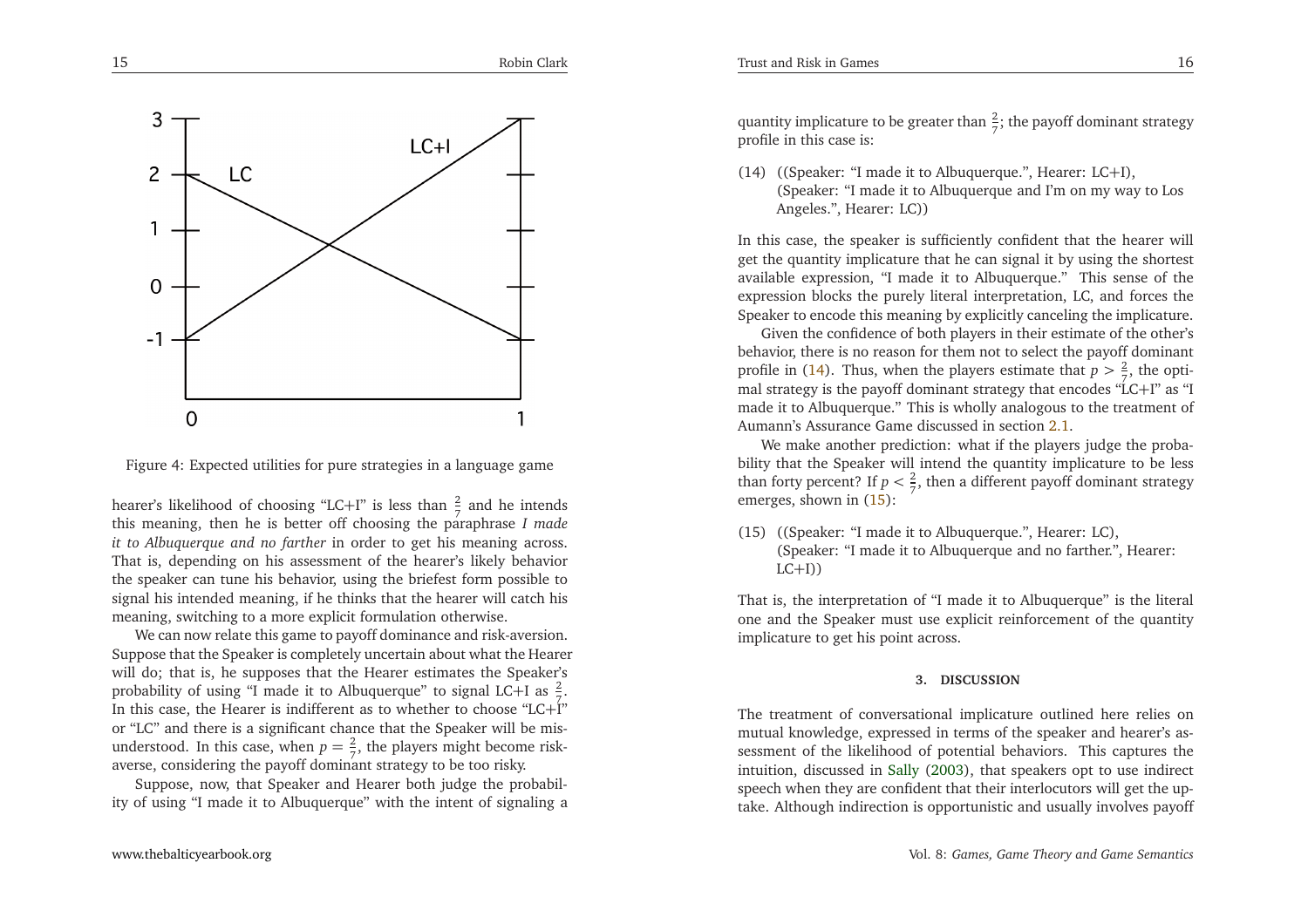<span id="page-9-5"></span><span id="page-9-2"></span><span id="page-9-1"></span>dominance, our analysis suggests that speakers will sometimes rationally choose to avoid risk when they are not confident about hearer'spotential behavior.

<span id="page-9-4"></span><span id="page-9-3"></span>It seems unlikely that agents would be so confident in their assessments of each other that their uncertainty is captured by <sup>a</sup> single indifference point. As their probability assessment approaches this point we would expec<sup>t</sup> their uncertainty to grow so that they would become more likely to resort to <sup>a</sup> risk-dominant strategy profile. We can model this using an "anxiety" constant,  $\delta$ , that can be used to establish an interval around the indifference point, the anxiety interval. If the probability that the speaker intends LC+<sup>I</sup> in using <sup>a</sup> signal is greater than $\frac{2}{7} + \delta$  then the hearer should choose "LC+I" in response to the speaker uttering "I made it to Albuquerque" and the speaker should feel free to use this utterance to signal the quantity implicature; the <sup>p</sup>layers shoulduse the strategy profile in [\(14\)](#page-8-0). If the probability that the speaker intends LC+I is less than  $\frac{2}{7} - \delta$ , then the hearer should choose "LC" in response to the speaker's utterance. The speaker knows this, so if he agrees in her assessment then he should signal "LC+I" by reinforcing the implicature; that is, they should use the strategy profile in [\(15\)](#page-8-1). Otherwise, if their assessment is that the probability that the speakerintends the interpretation LC+I is between  $\frac{2}{7} \pm \delta$  (the indifference point <sup>p</sup>lus or minus *<sup>δ</sup>*), then the <sup>p</sup>layers avoid the risk of mis-coordination and explicitly reinforce or cancel the implicature. Suppose that *<sup>i</sup>* is the indifference point for <sup>a</sup> language game, as above. <sup>A</sup> is an action in the language game and *<sup>p</sup>* is the probability of the speaker selecting A. Equally, <sup>B</sup> is also an action in the game, <sup>p</sup>layed with probability <sup>1</sup> <sup>−</sup> *<sup>p</sup>*. For  $p > i$ , A is the payoff dominant choice, while B is the payoff dominant choice for *p <sup>&</sup>lt; <sup>i</sup>*. Finally, suppose <sup>C</sup> is <sup>a</sup> risk-dominant profile. We can construct the following decision rule for the language game:

<span id="page-9-0"></span>(16) If  $p > i + \delta$ , play according to A; if  $p < i - \delta$ , play according to B. Otherwise, if  $i - \delta < p < i + \delta$ , play according to C.

Thus, if the speaker has confidence that the hearer will <sup>p</sup>ick up on <sup>A</sup> as an order of <sup>p</sup>lay, he should use A; if he has confidence that the hearer will <sup>p</sup>ick up on B, then he should use B. Finally, if the speaker is uncertain about how the hearer will behave, then he is well-advisedto <sup>p</sup>ick the risk-dominant profile. This approach to <sup>p</sup>lay relies very

much on mutual knowledge [\(Clark](#page-10-10) [1996](#page-10-10)) and accords well with the intuitions of [Sally](#page-10-6) [\(2003](#page-10-6)); in <sup>p</sup>lanning <sup>a</sup> joint action, both the speaker and the hearer use mutual information to guide their choices.

Notice that speakers and hearers can rely on the rule in [\(16\)](#page-9-5) as <sup>a</sup> heuristic guide to behavior. In particular, after <sup>a</sup> certain point, they need not solve the game, but might use rules of the format in [\(16\)](#page-9-5) as <sup>a</sup> norm that they follow and that they assume that the population follows. As an analogy, consider tipping behavior: Tipping presumably arose as <sup>a</sup> method of reputation maintenance; <sup>a</sup> diner fears getting the reputation of being <sup>a</sup> bad tipper for fear of being on the receiving end of bad service in the future; the tipper wants to preserve his positive face. When <sup>I</sup> travel, <sup>I</sup> continue to <sup>g</sup>ive tips even though <sup>I</sup> have no expectation of ever eating at the restaurant again or encountering the waitstaff in the future. The reason <sup>I</sup> tip is not based on <sup>a</sup> strategic prospec<sup>t</sup> but on the fact that tipping is what <sup>I</sup> do at the end of <sup>a</sup> meal at <sup>a</sup> restaurant. Equally, our linguistic behavior could be leavened with similar heuristics, whose strategic import is obscure to the individual, <sup>a</sup> convention arrived at via strategic games in <sup>a</sup> population.

#### **Notes**

*[1](#page-1-1)*Assurance games have received <sup>a</sup> good deal of attention. See [Dixit](#page-10-17) et al. [\(2009](#page-10-17)) for <sup>a</sup> broad discussion and [Skyrms](#page-10-18) [\(2004\)](#page-10-18) for <sup>a</sup> more detailed study. [Clark](#page-10-5) [\(2012](#page-10-5)) discusses stag hunts with particular reference to language games.

*[2](#page-2-1)*<sup>A</sup> strategy is pure when it is <sup>p</sup>layed with <sup>a</sup> probability of 1.

*[3](#page-2-2)*An equilibrium is payoff dominant when it <sup>y</sup>ields <sup>a</sup> higher payoff than any otherequilibrium for at least one <sup>p</sup>layer, and no <sup>p</sup>layer nets <sup>a</sup> lower payoff.

*[4](#page-3-3)*In [Clark](#page-10-5) [\(2012](#page-10-5)) <sup>I</sup> had ignored this potential use of the mixed Nash equilibrium and dismissed it as of little linguistic interest; <sup>I</sup> now see that <sup>I</sup> was wrong and the mixed Nash equilibrium—interpreted as an indifference point—is central to understanding implicature (for example), as will be clear below.

*[5](#page-3-4)*See [Grice](#page-10-19) [\(1989](#page-10-19)) for the basic account. Since Grice, quantity implicatures have been the subject of intense research; see [Horn](#page-10-9) [\(2001](#page-10-9)); [Levinson](#page-10-20) [\(2000](#page-10-20)) and [Geurts](#page-10-21) [\(2010\)](#page-10-21) for <sup>a</sup> variety viewpoints. <sup>I</sup> will take [Geurts](#page-10-21) [\(2010](#page-10-21)) as correct in the essential details.

*[6](#page-5-0)*<sup>I</sup> would also include in this list:

 • **Focality**: Given <sup>a</sup> set of choices, if one option stands out as an obvious point tochoose, then its utility is augmented.

<sup>A</sup> focal point [\(Schelling](#page-10-22) [1960](#page-10-22)) is an item of obvious salience in <sup>a</sup> set; if <sup>I</sup> am to coordinate my behavior with another person, then our best course of action might be to choose what we think is <sup>a</sup> focal point in the set. Focality has been shown to have <sup>a</sup> large effect on coordination games (see [Mehta](#page-10-23) et al. [\(1994](#page-10-23))) and focality has been an area of interest in game theory (see [Sugden](#page-10-24) [\(1995\)](#page-10-24); [Bacharach](#page-10-25) [\(2006](#page-10-25)); Sugden and [Zamarrón](#page-10-26) [\(2006](#page-10-26)),